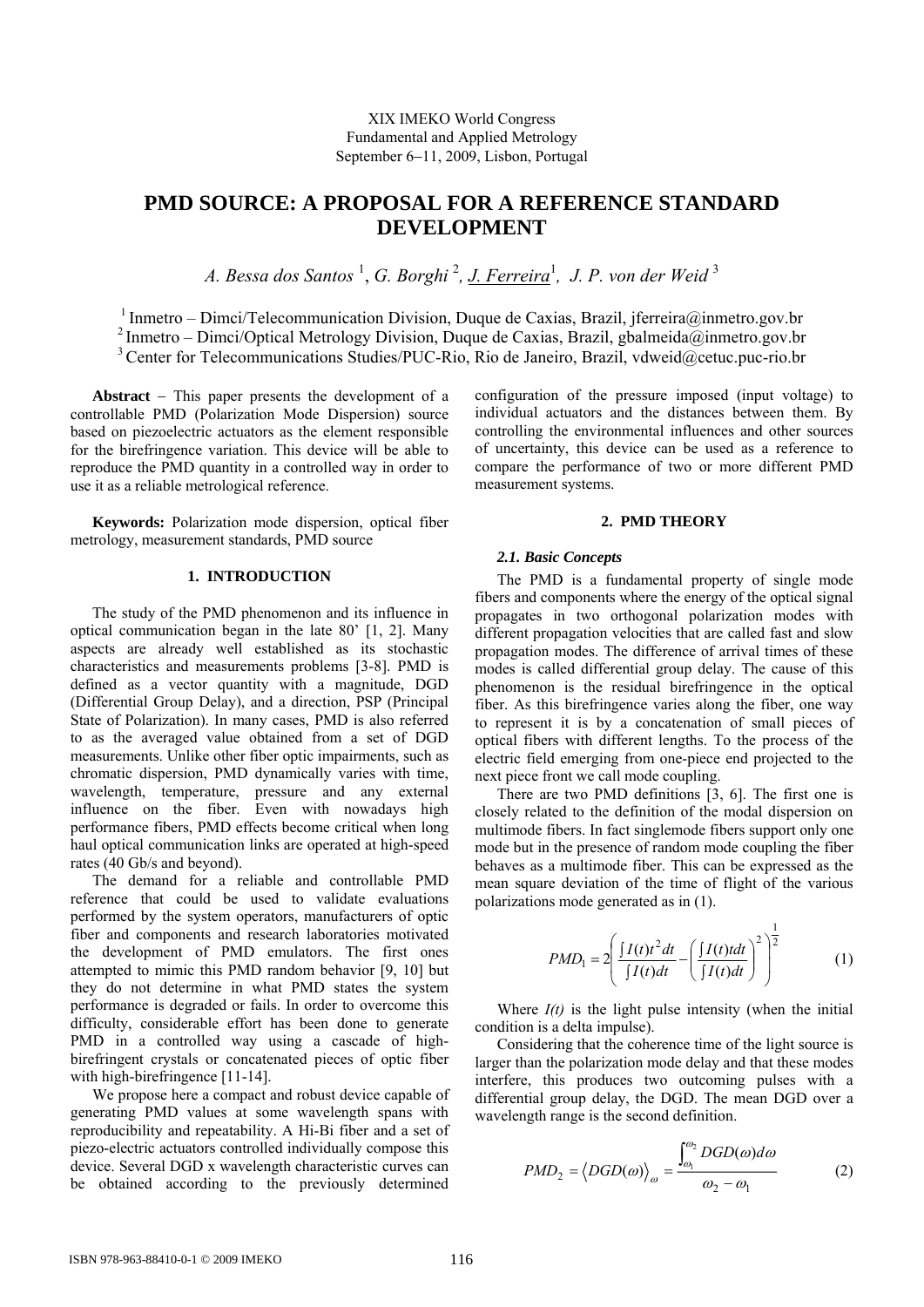There is a relation between these two definitions for high polarization mode coupling (Maxwellian DGD shape):

$$
PMD_2 = \frac{PMD_1}{\sqrt{3\pi/8}} = \frac{PMD_1}{1.085}
$$
 (3)

The differential group delay is frequency independent. This effect alone is sufficient to cause systems outage, but more complex effects, like second- and higher-order PMD, play an important role. The first-order PMD is the wellknown differential group delay (DGD), which is the time difference between two orthogonal polarization components. Second-order PMD (SOPMD) introduces frequency dependences to the impact PMD has on a transmission system.

The PMD can be represented in the Poincaré sphere by the polarization dispersion vector,  $\vec{\Omega}$ , (4) whose module is the DGD  $(\delta \tau)$  and its direction characterize the fast component of the Principal State of Polarization (PSP) in the Poincaré sphere  $(\vec{r})$ .

$$
\vec{\Omega} = |\Omega| \cdot \hat{\Omega} = \delta \tau \cdot \vec{r}
$$
 (4)

The vector variation in the sphere,  $\vec{\Omega}$ , occurs both in its module as well in its orientation. In this way both DGD and the relative orientation between the signal orientation and the PSP's vary in time and in optical frequency, ω. This phenomenon gives rise to a supplementary distortion called second order PMD (SOPMD), which can be mathematically represented by the relative derivation of  $\vec{\Omega}$  in relation to  $\omega$ (5), the calculation is applied both in magnitude and in direction  $(6)$ .

$$
\vec{\Omega}_{\omega} = \frac{\partial \vec{\Omega}}{\partial \omega} \tag{5}
$$

$$
\vec{\Omega}_{\omega} = \partial_{\omega} (\delta \tau \cdot \vec{r}) = \delta \tau \frac{\partial \vec{r}}{\partial \omega} + \frac{\partial \tau}{\partial \omega} \vec{r}
$$
 (6)

The derivative produces two terms: the first is related to the DGD variation with frequency also called depolarization that represents the frequency dependence of the PSP rotation. Under this effect one signal will always be affected by depolarization. The second term refers to the unit vector derivative  $\vec{r}$ , also called polarization dependent chromatic dispersion (PCD).

The PCD acts similarly as the chromatic dispersion, where the signal depends on which PSP is coupled and is the SOPMD component parallel to the PMD vector. Its magnitude represents the DGD change with the frequency that causes pulses compresses or broadening. Both SOPMD component are frequently treated apart and considered as the parallel and perpendicular component of the SOPMD.

#### *2.2. Measurement techniques*

Several different techniques for measuring the PMD are widely used. Three of them became international standards (ANSI/TIA): wavelength scanning, Jones Matrix Eigenanalyis (JME) and Interferometric.

The wavelength scanning technique relies on the spectral transmission measurement of the light when it passed through a polarizer, the fiber and another polarizer. The result is analyzed either by *extrema counting* or by application of Fourier analysis. The interferometric technique relies on measuring the mutual coherence between different polarizations at the fiber output; in the Jones matrix technique the polarization response to three input polarizations is measured as a function of wavelength to allow calculation of the wavelength-dependent polarization dispersion vector. Ideally, all techniques would be rigorously linked by theory, which in turn would be confirmed by measurement.

# **3. EXPERIMENTAL SET-UP**

#### *3.1. Proposed PMD Source*

The source proposed here is based on an entire piece of a Hi-Bi fiber and a set of piezoelectric actuators disposed along the fiber at different distance among each other, Fig.1. Each piezoelectric is controlled by a computer interface. The aim is to obtain a device capable of generate a PMD value establishing DGD  $\times$   $\lambda$  shapes with long-term stability and repetitively.



Fig. 1: A schematic diagram of the proposed PMD source.

The experimental set up used for the construction and characterization of the PMD source was built by a PC, A/D controller and HiBi fiber pieces, piezoelectric actuators and a polarimeter. The PC user data acquisition software that controls the A/D board and allows an automatic adjust of the pressures imposed on the piezos.

Firstly several simulation were done to identify a specific set of construction parameters which are the distance between piezoelectrics and the applied voltage to each piezoelectric that is necessary to generate the desired local birefringence. The fiber optic pieces lengths, *hi*, and the coupling angles,  $\alpha_i$ , determine the final results. Considering a device with fix total length, *L*, many structures were tested changing the number of pieces, length and angles distribution. The simplified draw of this structure is represented in Fig. 2. The simulation software generates randomly many  $\{h_i, \alpha_i\}$  sets in the following situation: fixed  ${h_i}$  value with random generation of  ${\alpha_i}$  and fixed  ${h_i}$ with generation of a Gaussian distribution of  $\{\alpha_i\}$ . After the structure parameters definition the performance of the device was obtained using mathematics modelling where the Jones matrix  $T(\omega, t)$  is expressed in (7) [5]. *N* is the number of pieces, *b* is the birefringence and *ω* is the optical frequency.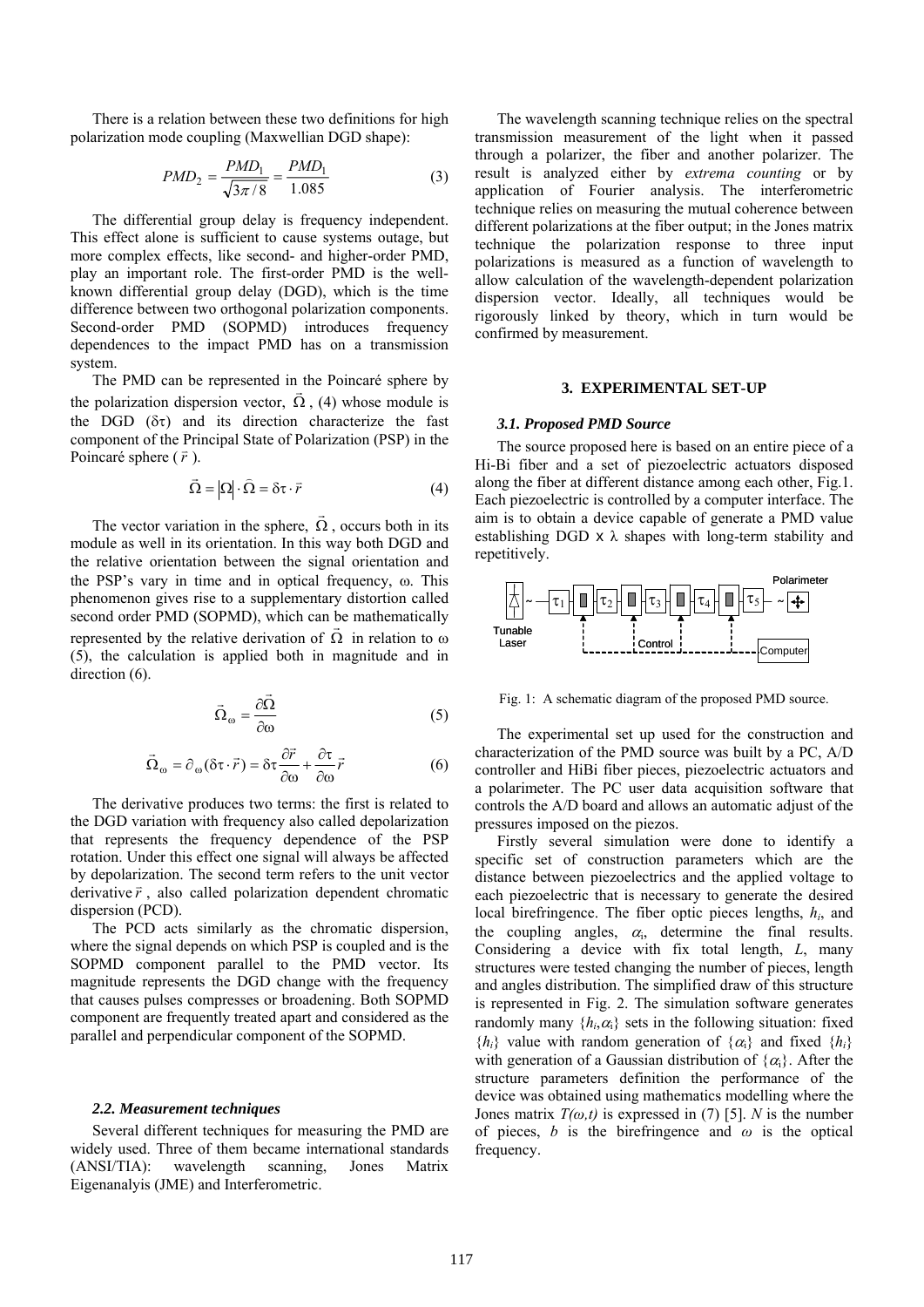$$
T(\omega, t) = \prod_{i=1}^{N} \left[ e^{j(b_i(t)\omega h_i)/2} \begin{matrix} 0 \\ 0 \end{matrix} e^{j(b_i(t)\omega h_i)/2} \right] \left[ \begin{matrix} \cos \alpha_i & \sin \alpha_i \\ -\sin \alpha_i & \cos \alpha_i \end{matrix} \right] (7)
$$

The randomicity in the DGD generation is done by the use of the expression (8) where  $\delta(t)$  is the random number.

$$
b_i(t) = b_i(0) + \delta_i \cdot t \tag{8}
$$

The DGD can be calculated from the determinant of *T'(* $\omega$ *)* (matrix calculated deriving (4) in relation to  $\omega$  as shown in (9).

$$
DGD = \text{Re}\left(2\sqrt{\text{det}(T')}\right) \tag{9}
$$



Fig. 2: Representation of the N pieces fiber optic concatenation.

#### *3.2 Measurement method*

The measurement system is composed by a synthesized laser source, a polarimeter, a polarizer, a PC and the device under test (DUT), which is the PMD source. The polarizer is responsible for generating the three input linear state of polarization. The laser source should have a sufficiently narrow-bandwidth in order not to generate depolarization in the DUT input signal. The polarimeter used applies the JME method (Jones-Matriz-Eingenanalysis) and performs the Stokes vector conversion into the Jones. The PMD/DGD, SOPMD (PCD + Depol) e os PSPs values, among other information are provided by the polarimeter system. The polarimeter has coupled to its system a polarization controller responsible for generating random mode couplings (different input polarization states).

The measurements swept the wavelength range from 1530 nm to 1595 nm with wavelength steps of 0,4 nm. This step was chosen in order to provide the best measurement accuracy since it is directly responsible for it. It is well known that large steps could provide better accuracy due to the reduction in the time measurement. By the other side, they could interfere in the DGD variation reproduction fidelity over the wavelength range chosen if the polarization variation occurred during one step change do not cause a rotation in the SOP, in relation to the principal axis, higher than 180º.

The equipments that are controlled by the PC provide the Stokes parameters PSP vectors by which it can be calculated the DGD and both SOPMD components. The polarimeter measures the DUT output SOP when the input states are changed.

## **4. MEASUREMENTS ANALYSIS**

#### *4.1. Measurement Results*

The experiment was performed inside an environmental chamber in order to obtain a good temperature control and stability. It can be observed in Fig. 3, that the DGD  $\times \lambda$ curve have a behavior, related to temperature changes, very similar to that one obtained by P. A. Williams [11].

 $DGD = \text{Re}\left(2\sqrt{\det(T)}\right)$  (9) of 0,12 ps. The temperature variation of 7 °C can be It can be observed a mean DGD difference between both curves of, approximately, 0,05 ps and a maximum difference observed in many laboratories where the temperature is not suitable controlled as well as in field measurements. But this is not the Inmetro case which environmental control of the metrological laboratories is kept unchanged in 23 °C  $\pm$  1 °C. Fig. 3 also shows the necessity of developing a temperature control system of the PMD source in order to maintain the measurement uncertainties as low as possible.



Fig. 3: DGD measurement response of the PMD source prototype under controlled temperature variation.

After the preliminary analysis and considering that the temperature was stabilized some measurements were performed when the actuators input pressures were changed. Although it was used a set of four actuators, in the Fig. 4, it was not applied voltage in all of them in the same time. In curves DGD 1 and DGD 2 only one piezoelectric was charged. The difference in curves shapes was obtained because different piezoelectric was chose each time. It can be considered that although the other three piezos were not activated them have a residual pressure that can be represented as a new polarization coupling. In the DGD 2 curve it was applied the maximum voltage and in the DGD 1 curve a value about 30% lower.

Those two curves represented in Fig.4 are in fact a mean of 20 DGD measurements taken over a short time period (30 minutes). The measures were taken over a wavelength span that produces 180 wavelengths.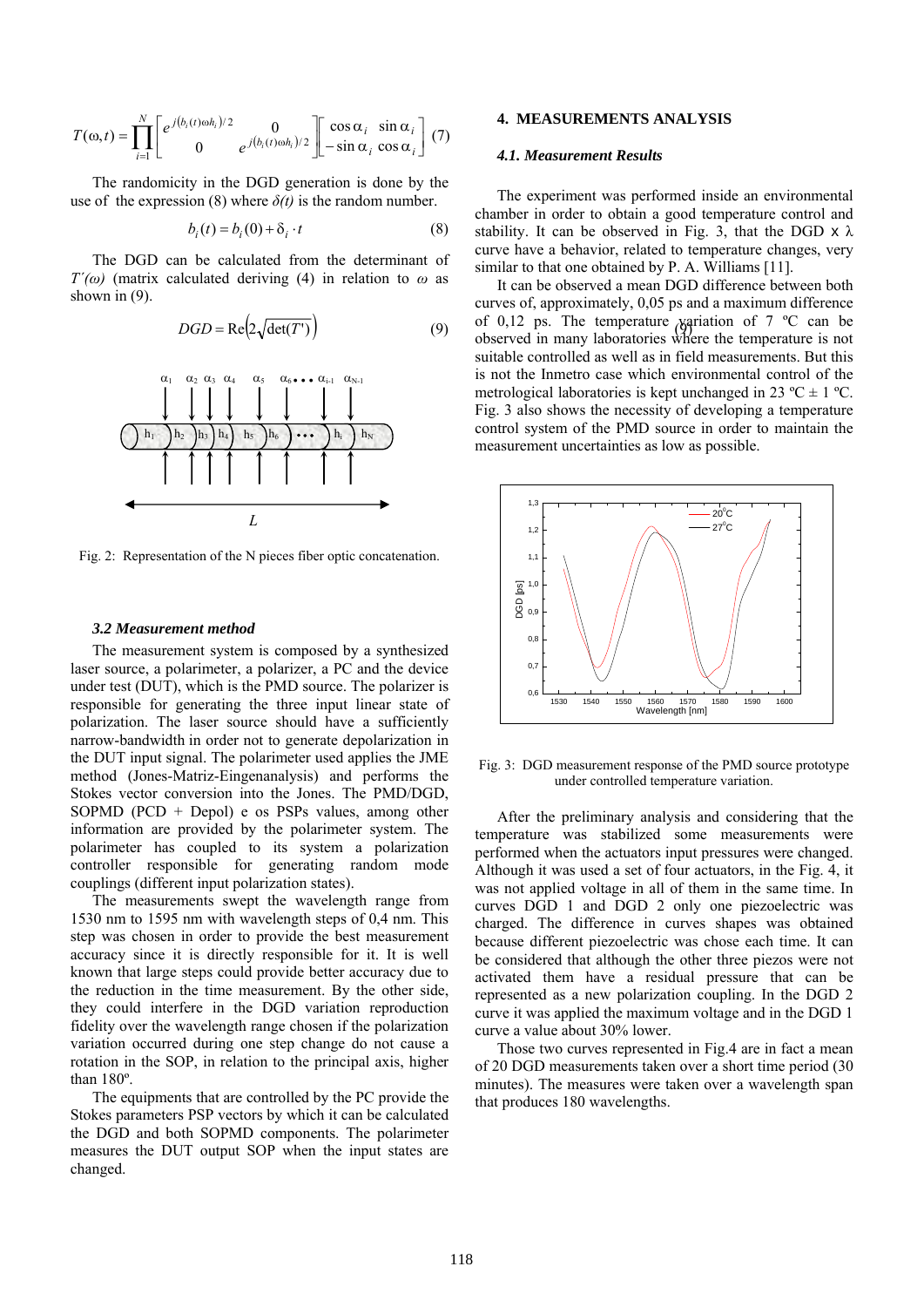

Fig. 4: PMD source measurements with different actuator conditions.

In Table 1 is shown the mean PMD, SOPMD with both components, Depolarization and PCD. One can observe that for the two pressure configuration chosen produces a mean PMD change of about 10% in relation to the expected value (about 0,8 ps) and 0,38 ps between each other (equivalent to almost 40%). The SOPMD did not change this much.

Table 1: Data information for the two measured DGD x wavelength curves.

|                  | DGD 1 | DGD <sub>2</sub> |
|------------------|-------|------------------|
| $PMD [ps]$ :     | 0.72  | 1.10             |
| SOPMD $[ps^2]$ : | 0.29  | 0.30             |
| Depol $[ps^2]$ : | 0.003 | 0,0006           |
| PCD.             |       |                  |

It was demonstrated that if it is applied voltage in two actuators the curve shape can be changed to a non sinusoidal one, this can be seen in curve 5 in Fig. 5. The curves sown in Fig. 5 represent a mean of 20 curves taken in 20 different time instants and curve 3 were taken when one actuator was feed with maximum voltage and curve 4 with 80% of maximum voltage.



Fig 5: Mean DGD values measured on PMD source with different actuator conditions.

Although in the present work only the DGD behavior is studied it was decided to analyze the SOPMD behavior. In Fig 6. is shown the SOPMD, PCD and Depolarization of the PMD source when the same configuration used in Fig. 5. We consider this evaluation extremely important for the PMD source as a differential of the scientific work. As a preliminary analysis it can be seen that although a considerable DGD mean variation was observed when the voltage applied was changed (curve 3 and 4) the SOPMD curves did not change considerably and their mean values was quite the same (see Table 2). But the same did not happen when one more actuator was energized, see the results for curve 5. The major contribution for the SOPMD came from the depolarization component.



Fig. 6: SOPMD, PCD and Depolarization curves of the PMD source with different actuator conditions.

| Table 2: Data information for the two measured DGD x |
|------------------------------------------------------|
| wavelength curves.                                   |

|         | $PMD$ [ps] | SOPMD $[ps^2]$ |
|---------|------------|----------------|
| curve 3 |            | 321            |
| curve 4 |            |                |
| curve 5 |            |                |

## *4.2. Simulations Results*

Basic simulations scheme are displayed in Fig. 1. Eq. (7), (8) and (9) were used in order to obtain final DGD values. The control of each PZT is independent and we can move all or only one of them.

 Results for a particular case where one PZT has it values changed and the other three PZT are kept with a specific fixed residual pressure are showed in Fig. 7. Each curve has a different shape and represents a different piezo movement. These curves can be compared to experimental results showed in Fig. 4. Both experimental and simulation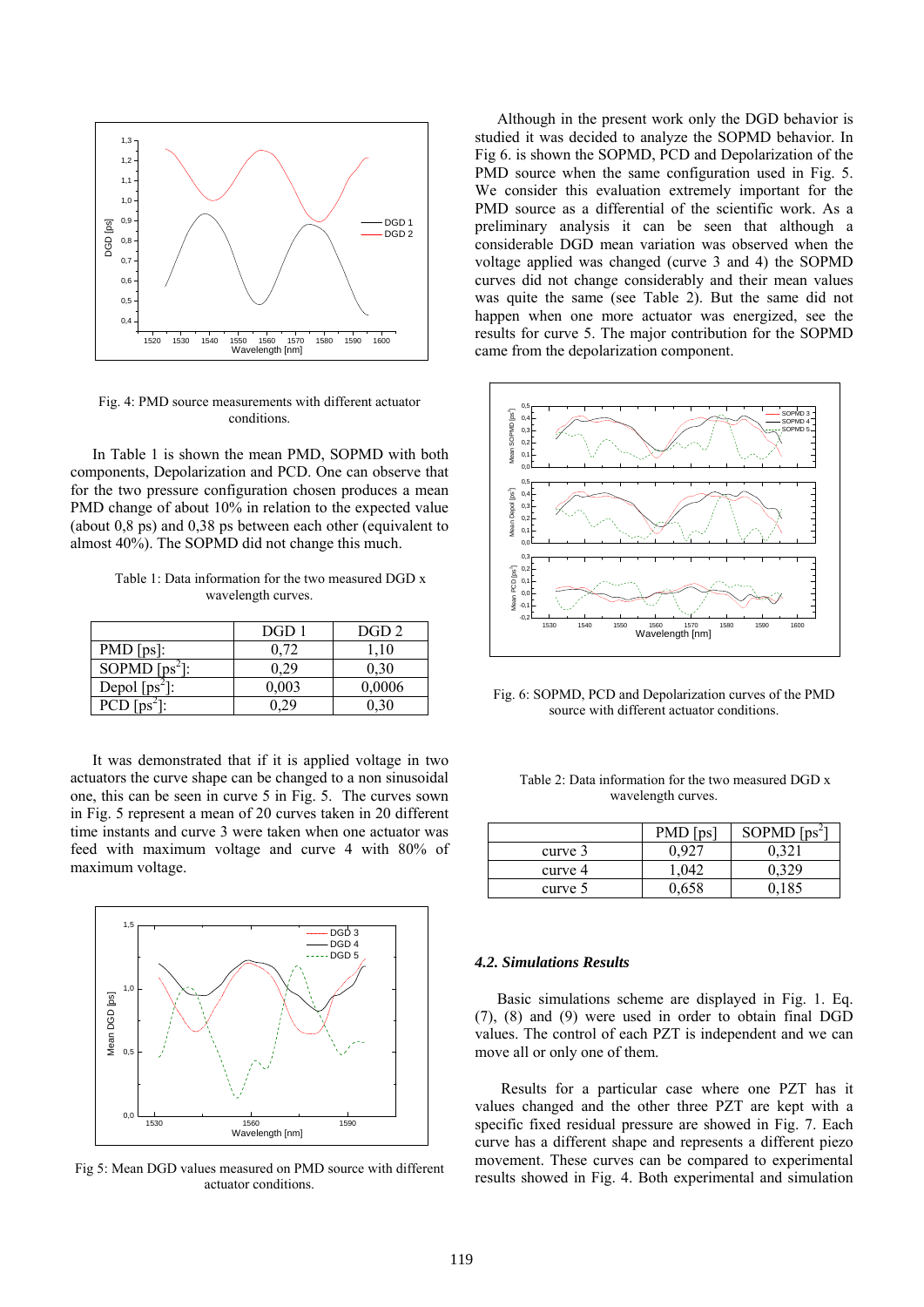results show a similar sinusoidal behavior that can be explained by a few number of actuators.



Fig 7- PMD source simulations with different actuator conditions. One active piezo and three piezos with a specific fixed residual pressure.

Fig. 8 illustrates a condition where two piezos has a active function and two piezos are kept with a specific fixed residual pressure. Insertion of an extra active piezo makes sinusoidal behavior less significant. This conclusion agrees with the known fact that using few actuators the necessary DGD statistic generation couldn't be achieved.



Fig 8 – PMD source simulation with different actuator conditions. Two active piezos and two piezos with a specific fixed residual pressure.

Fig. 9 displays results obtained from a scheme using different number of piezos. The basis is similar to that one showed in Fig. 1, but now a variable number of piezos is used. We tried to find the minimum number of piezos that could guarantee a good performance.

Instead of four piezos, simulations were performed for number of piezos equal to 5, 7, 8 and 10. All of them were controlled. At each temporal step, a random, positive or negative, change in each PZT is performed. This change occurs increasing or decreasing the actuating angle of the piezo.

Increasing number of piezos also increases system complexity, so it's desirable that we can be able to develop a PMD source with best configuration of the number of actuators. We can conclude that using seven PZT's is possible to achieve a good compromise between number of controlled piezos and efficiency. Although we can find in the literature that eight pieces of HiBi should not be sufficient to construct an efficient PMD emulator, in this PMD source there will be seven active piezos instead of seven fixed coupling angle between HiBi segments as usually happens in emulators.



Fig. 10 - PMD source simulation with different number of piezos.

We also simulated a system with equal  $\tau_n$ , that means, equal length to each HiBi element. According to the literature, a sinusoidal behavior is strongly achieved.

## **5. CONCLUSIONS**

The spectral curves variation demonstrated that it is critical to develop an internal temperature control system. Also it will be necessary to complete the study of the behavior of the second order PMD components. We will continue to verify the necessity to enlarge the number of piezoelectric actuator in order to see the best configuration of HiBi optic fiber pieces.

After the complete characterization of the PMD source that includes several measurements, definition of the temperature dependence, statistical analysis of the results including the uncertainty budget we will propose an international comparison to verify the PMD source efficiency. The comparison of the PMD value against another NMI (National Metrology Institute) will give us the necessary robustness as a national measurement reference laboratory.

#### **REFERENCES**

[1] L. Thevenaz, V. de Coulon and J. P. von der Weid, "Polarization Mode Interferometry in Birefringent Single Mode Fibers", Optics Letters, no.12, pp. 619, 1987.